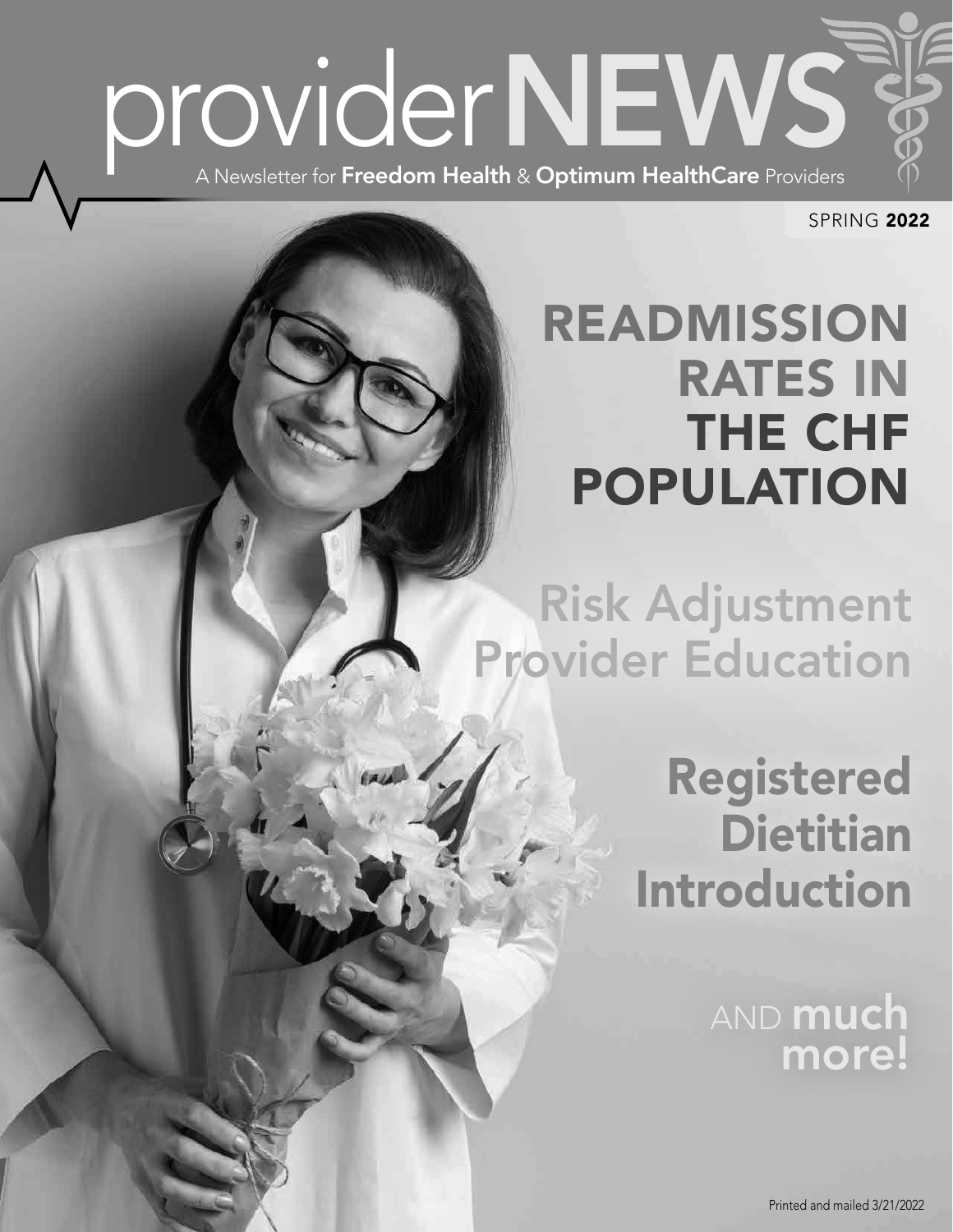## Credentialing applications.

When logging into the CAQH ProView Provider System to update or re-attest to your information, please review the informational banners used by CAQH to announce system updates and be sure to review the monthly ProView updates CAQH sends out via email.

Also, please continue to keep your credentialing application and attached documentation current in the CAQH ProView database.

The Plan Accepts CAQH Proview<br>
When logging into the CAQH ProView Provider System to update or re-attest to your information, please review<br>
The information all annex used by CAQH to announce system wide are to review the Any provider choosing to not carry or renew a DEA Certificate must p ovide information to the Plan in this connection. Please complete the Prescribing Protocol form which is on the health plan website under - Providers - Tools & Resources - Forms - Provider Forms – DEA Protocol Form and give the completed form to your Provider Relations Representative.



The following items are of much importance in the credentialing process:

- 
- State Medical License(s) please Hospital Admitting privileges OR if you are a PCP and you do include expiration date(s) not have hospital admitting privileges please ensure the Hospital • DEA Certificate Admitting Arrangements Supplemental Form is fully completed • Valid Insurance Information • Partners/Covering Colleagues
- 
- 
- 
- 
- Practice locations Questionnaire responses and explanations as required

#### For Providers Not Part of the CAQH Proview:

The plan sends notifica ion and re-credentialing applications by mail four months in advance of a providers credentialing expiration date. The notifica ion cover letter specifies he steps and documents needed for recredentialing, as well as the deadline for the submission of all current information. Maintaining Active provider status is dependent upon completion of the re-credentialing process prior to the three-year expiration date.

## Readmission Rates in the CHF Population

2022 marks the time for starting a new Chronic Care Improvement Project (CCIP). As you may already know, a CCIP is a CMS required project. The CCIP runs for three years, and its intent is to identify best practices for improving care to those with an identified ch onic medical condition. This cycle of the CCIP will focus on decreasing readmission rates for those members with a congestive heart failure diagnosis (CHF).

The CCIP will look at members that have recently been readmitted into a hospital within 30 days of a previous discharge. The members will be reviewed for a qualifying diagnosis of CHF. Members will receive

a call post-discharge and be offered an opportunity to enroll into the Disease Management CCIP. The CCIP will also look at active members with similar CHF Readmission history in the prior 2 calendar years. These members will also receive outreach calls to have the opportunity to enroll in this CCIP program opportunity.



Once enrolled, members will receive a telephonic assessment by a Registered Nurse. The nurse will review the members medical status, complete a review of their current medications, offer a referral to our Registered Dietitian (RD), and review any available over the counter (OTC) benefits. As the provider, you will be notified hat the member is now active with the Plan's Case Management department. Our nurses will work with you to ensure that your treatment plans are being followed.

The intent of the CCIP is to decrease the potential for any further hospitalizations or readmissions. In addition to the CCIP, we also have a host of other care management services available to your patients, all at no additional cost. We encourage you to refer your members over to the Plan. The Plan has Complex Case Mangers that help members with acute care issues; Disease Case Managers that help with chronic disease management; Social Workers that can assist with financial and food disparities and have also recently added a Dietician for dietary support.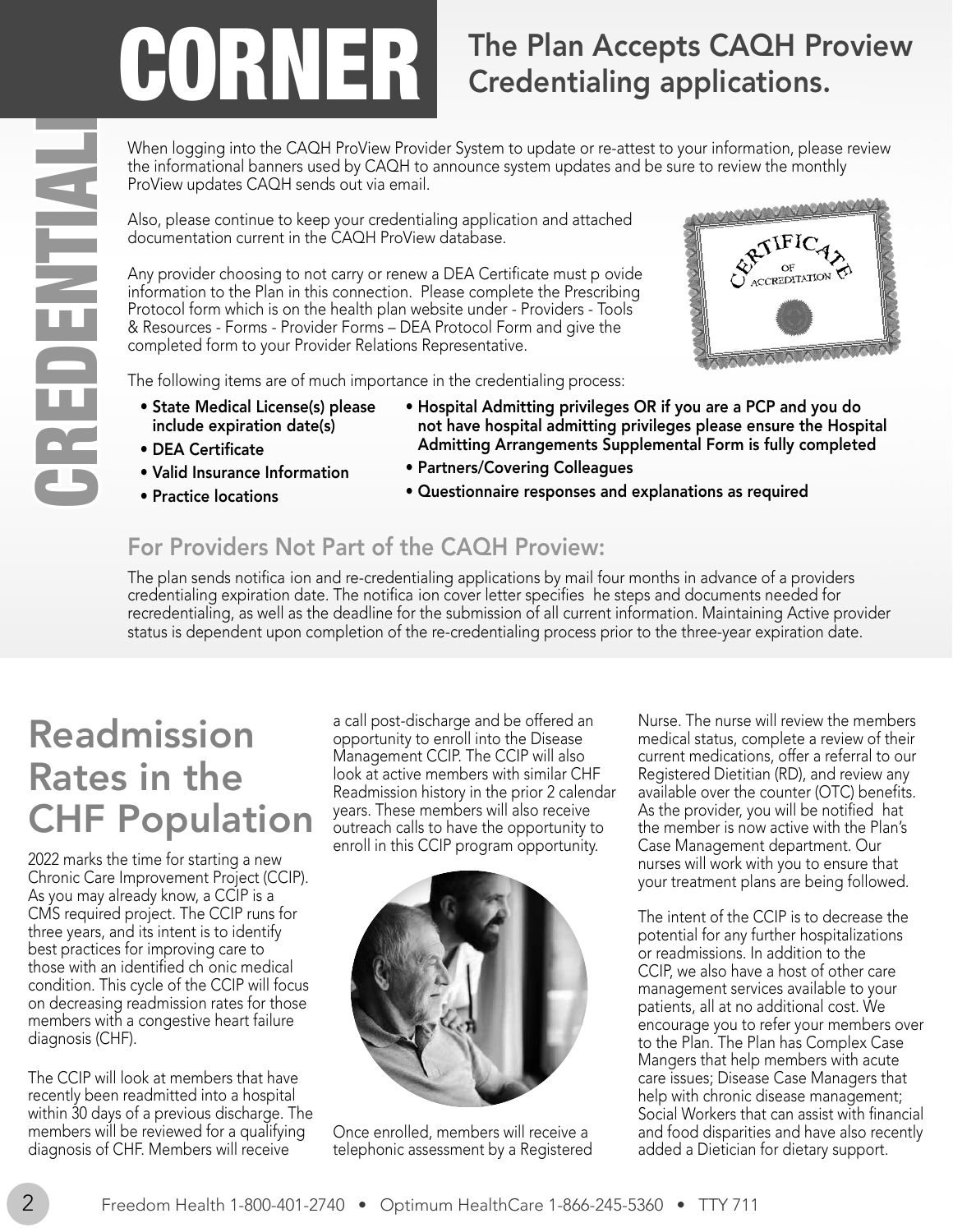Cultural<br> **Competency**<br> **Celeral regulation requires** 

Federal regulation requires<br>that all physicians deliver<br>healthcare services in a<br>culturally competent manner. The that all physicians deliver healthcare services in a culturally competent manner. The Health Plan expects its network physicians to provide information and services to members in a manner that is respectful and responsive to unique cultural and linguistic needs. Physicians must also assure that individuals with disabilities are furnished effective communication when making treatment option decisions.

Should you notice any potential cultural or linguistic barriers when communicating with your patients, let the Health Plan know. The Health Plan's Member Services department is available to arrange free language interpreter services for its non-English speaking members. You may also contact Member Services to obtain information on our teletypewriter TTY/TDD connections.

THE FOLLOWING ARE SOME EXAMPLES OF WAYS TO INCORPORATE CULTURAL COMPETENCY INTO YOUR PRACTICE:

- Allow extra time with patients for whom English is a second language.
- Post signs and provide educational materials with easy-to-read text, written in common languages encountered in your service area.
- Use nonverbal methods of communication (e.g., pictographic symbols) with patients who cannot speak English or whose primary

language may not be English.

- Speak slowly and clearly, using terms the patient will understand.
- Accommodate and respect patients' unique values, beliefs and lifestyle choices when customizing treatment plans.
- Be aware that direct or prolonged eye contact is considered disrespectful or aggressive in some cultures.
- Be aware that personal space requirements vary by culture.

THESE THOUGHTFUL APPROACHES PROPOSED BY CULTURAL COMPETENCY STANDARDS ALLOW THE PLAN AND THE PROVIDERS WHO CARE FOR OUR MEMBERS TO:

- Improve health outcomes;
- Enhance the quality of services;
- Respond appropriately to demographic changes;
- Eliminate disparities in health status for people of diverse backgrounds;
- Decrease liability/malpractice claims; and
- Increase member and provider satisfaction.

#### ADDITIONAL TOOLS/ RESOURCES TO ASSESS CULTURAL COMPETENCY:

The Bureau of Primary Health Care (BPHC), the Health Resources and Services Administration (HRSA), and the U.S. Department of Health and Human Services (DHHS), in conjunction with Georgetown University, have created a tool for providers to assess their practice for cultural competency. The selfassessment tool benefits prac itioners by enhancing awareness, knowledge

and skills of cultural competency, and by informing practitioners of opportunities for improvement both at the individual and organizational levels.

You can download the tool at *[https://nccc.georgetown.edu/](https://nccc.georgetown.edu/assessments/)  assessments/.* 

There are also many other free resources online which offer accredited continuing education programs on culturally competent practices. There are also additional PDF's and assessments available that are specific to age, environment or needs. The following sites identify needs and opportunities in your practice, as well as how to implement cultural and linguistic appropriate services.

Office of Minority Hea th website featuring Communication Tools and Education Resources: *https:// [minorityhealth.hhs.gov/omh/browse](https://minorityhealth.hhs.gov/omh/browse.aspx?lvl-1&lvlid-6). aspx?lvl=1&lvlid=6* 

Health Resources and Services Administration (HRSA) of the U.S. Department of Health & Human Services website for Culture, Language and Health Literacy:

*[https://www.hrsa.gov/about/organization](https://www.hrsa.gov/about/organization/bureaus/ohe/health-literacy/culture-language-and-health-literacy)/ bureaus/ohe/health-literacy/culturelanguage-and-health-literacy* 

Providers may request a hard copy of the Cultural Competency Plan from the Plan at no charge to the provider.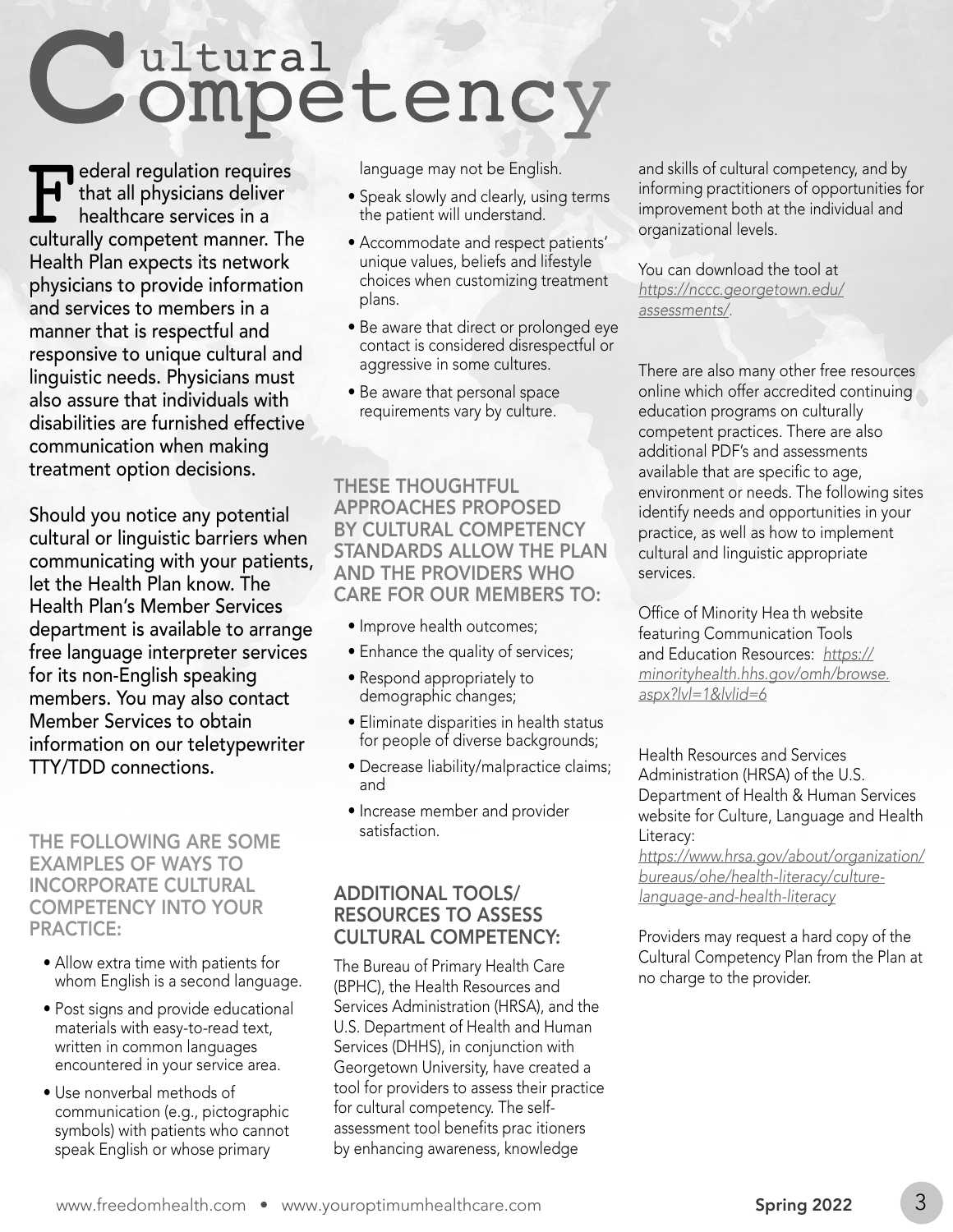**"**Oftentimes, things like wait time, rude office staff and **office cleanliness** are reported more than a physician's medical decisions or competency  $\overline{J}$ 

## eanliness

Patients tend to complain<br>most about things that they can<br>relate to or understand. Oftentimes,<br>things like wait time, rude office staff and things like wait time, rude office staff and<br>
office cleanliness are reported more than a<br>
physician's medical decisions or competency. These<br>
are the things patients remember and have a large<br>
outcome on patient satisfact outcome on patient satisfaction. Annually, the Health • Get new furniture if your office furnitu e needs updating and<br>Plan conducts a Member Satisfaction Survey in order to entity even chairs socially distant. If you are u Plan conducts a Member Satisfaction Survey in order to beep chairs socially distant. If you are unable to space out the determine satisfaction with the Plan and their providers.<br>
Intuiture to maintain social distance, many

The Plan analyzes those responses at the end of the year. Last year<br>on the Health Plan's Member Satisfaction Survey, there were a few<br>questions that had a statistically significant influence on membe<br>• Throw out old magazi questions that had a statistically significant influence on membe satisfaction. One of the questions that **continually** has an impact on minimalist environment.<br>member satisfaction is Doctor's Office Clean iness even despite an increase in telehealth appointments. The Health Plan has found<br>
that poor member satisfaction with office cleanliness often<br>
coincides with lower overall scores on PCP and specialist rating<br>
decor, soft lighting and a frie *for our Member Satisfaction Survey.* create an overall satisfying experience as well at a medical office

A large amount of how patients perceive their quality of care is<br>based on the cleanliness of their physician's office. A pa ient's first<br>impression on a medical practice is the waiting room area. Now<br>even more so with the promote patient health. It is also important to make patients feel safe during these uncertain times.

#### Here are some tips to creating a cleaner office area:

- Keep the office a ea as germ-free as possible to prevent infection and cross contamination. Disinfecting surfaces and wiping down chairs in between patients have become common
- furniture to maintain social distance, many offices have heir<br>patients remain in their cars and the office sta f can call them in
- 
- practice.

### SNP Program **Evaluation**

Every Special Needs Plan (SNP) has a specific SNP Model of Ca e (MOC) program that addresses care coordination strategies, SNP policies and procedures and stipulates quality metrics and goals. Goals are set based on National benchmarks and CMS Star Score thresholds. Routinely, the Health Plan reviews and discusses results and opportunities with the SNP Interdisciplinary Care Team (IDCT) consisting of key administrative and clinical personnel

and a small group of network Physicians. The SNP MOC program is reviewed for effectiveness through the SNP MOC Quality Improvement (QI) Work Plan Evaluation process.

The 2021 SNP MOC QI Work Plan Evaluation has been completed and indicated a successful year for all our SNP MOCs. Quality metrics, health outcomes and utilization were discussed and compared against our previously established goals, prior performance, and National Benchmarks. While 2021 was again a challenging year due to the pandemic, the Plan met many of the SNP

MOC QI Work Plan Evaluation goals and continued to make good progress towards others. Any unmet goals were re-evaluated to assure the targeted performance was appropriately set and to consider any additional improvement opportunities to include in our 2022 programming for improved member experience and outcomes and to address changing SNP population needs and barriers. Goals were also reviewed to determine if more challenging goal metrics would need to be established moving forward. Overall, many goals were adjusted due to either changes in National Benchmarks or internal improvement opportunities.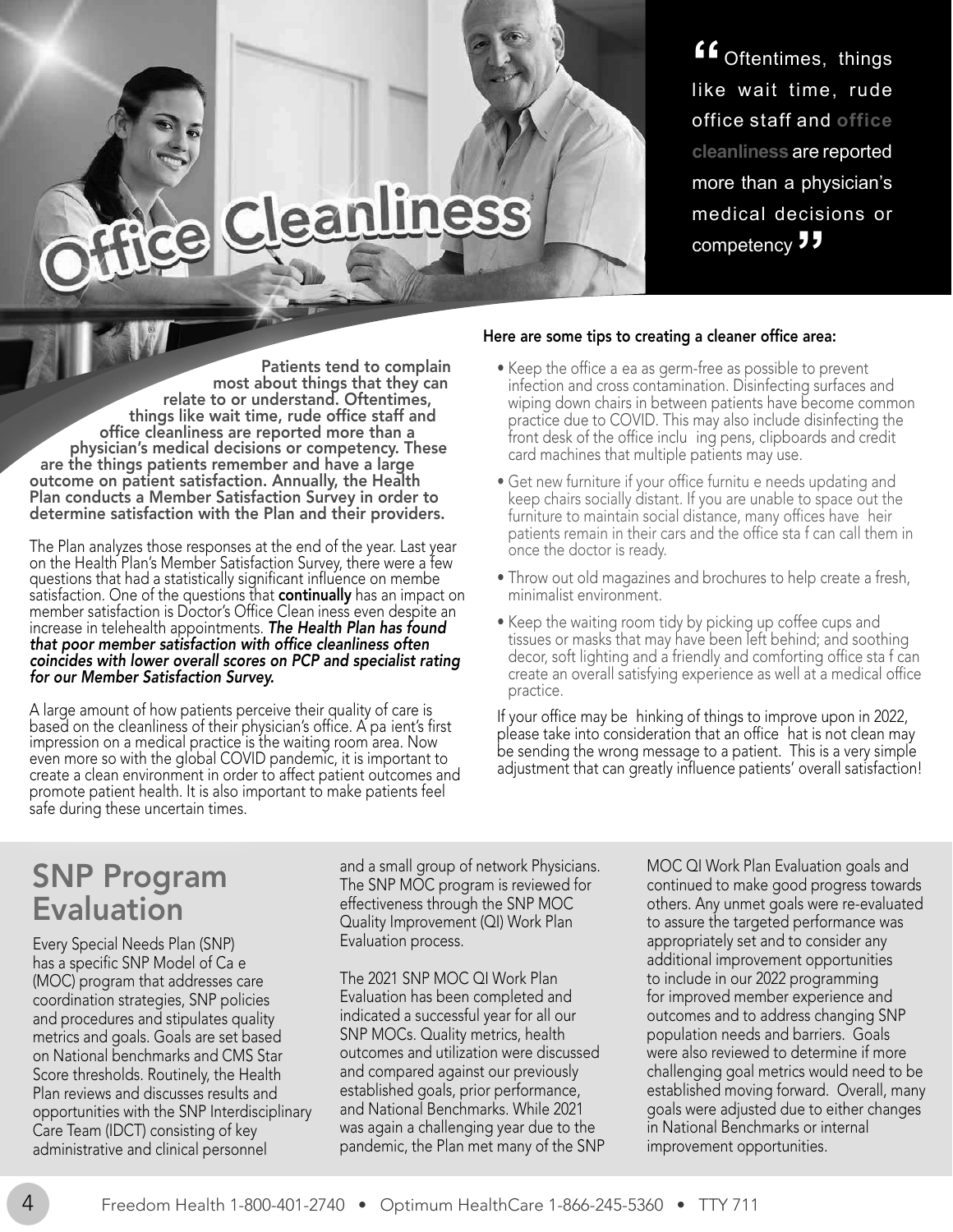## Helping You Through Member Education

Member education is a priority at Freedom Health and Optimum Healthcare. We believe that educating our members helps not only them but also you as a provider. We highlight member education in newsletters, as well as through our Case and Disease Managers and CareNet, our 24-hour nurse advice line.

Below we are highlighting a recent newsletter article as an example of the material we send, instructing members in how to decide where to seek medical care when they feel they need it urgently. We know your time with patients is limited. Our member newsletters can supplement in written words what you've already told your patients face-to-face.

### The Doctor, the Emergency Room or the Urgent Care Clinic?

How do you decide? How can you take care of yourself and avoid the emergency room?

It is best to have a plan on how and where to seek treatment before you need to make the decision. Provided below are descriptions of the types of care provided and where they are provided. It is important to use the right provider for the right injury/illness to avoid unnecessary cost.



#### DOCTOR OR PRIMARY CARE OFFICE

What it is: Primary care doctors are available during regular office hours. Some imes they offer evening appointments and some allow walk-in visits. You will have better care if you see the same doctor regularly since your doctor will know you and your health conditions. It also helps if your medical records are

#### readily available.

**When to go:** For preventive care, or when you have a medical problem or concern. When a minor illness or injury strikes, you should first seek treatment from a primary care doctor at his or her office. Most doctors' offices o fer same day visits when you are sick. When you call for an urgent visit, make sure you explain your medical situation or how it has changed since you last were seen in the office. Don t wait until you feel really bad to call. You might feel better sooner.

Consider the cost: This is the lowest cost option for most routine care and preventive services.



#### What it is:

An Emergency Department is there to save lives. An emergency is any medical problem that could cause death or permanent injury if not treated quickly. An emergency department is open 24 hours a day, seven days a week, 365 days a year.

When to go: During a health episode that can lead to death or permanent injury. Some examples of medical emergencies are:

- Chest pain with sweating, nausea, vomiting, shortness of breath, radiating pain that moves to the arm or neck, dizziness, or feeling that your heart is beating irregularly or too fast
- Choking
- Severe bleeding that doesn't stop after 15 minutes of direct pressure
- Fainting
- Broken or displaced bones
- Swallowing poison
- Burns
- Suddenly not being able to walk, speak, or move a portion of your body
- Shortness of breath or difficu ty in breathing

Many visits to the emergency room aren't true "emergencies". An Emergency Department is there to treat the critically ill and injured first. Patients seeking treatment of minor illnesses and injuries will wait longer to be seen by a doctor. Some examples of non-emergencies are:

- Cold or flu symptom
- Sore throat
- Earache
- A fever that is relieved with over-the-counter medication
- Toothaches
- Minor cuts, scrapes and abrasions
- Muscle sprains
- Sunburn

Consider the cost: The copay alone may be costly. Other costs may be included depending on the care you need.



What it is: These are clinics with doctors where you can walk-in without an appointment. They are open during the day, have evening hours and can see you on weekends.

When to go: Urgent Care centers are setup to help with an illness or injury that does

not appear to be life –threatening, but also can't wait until the next day, or for the primary care doctor to see them. Urgent medical conditions are not considered emergencies but still require care within 24 hours. Some examples are:

- Accidents and falls
- Sprains and strains
- Moderate back problems
- Breathing difficu ties (i.e. mild to moderate asthma)
- Bleeding/cuts -- not bleeding a lot but requiring stitches
- Diagnostic services, including X-rays and laboratory tests
- Eye irritation and redness
- Fever or fl
- Vomiting, diarrhea or dehydration
- Severe sore throat or cough
- Minor broken bones and fractures (i.e. fingers, toes
- Skin rashes and infections
- Urinary tract infections

Consider the cost: It will cost a little more than the doctor's office but much less than emergency room care. Other costs may be included depending on the care you need.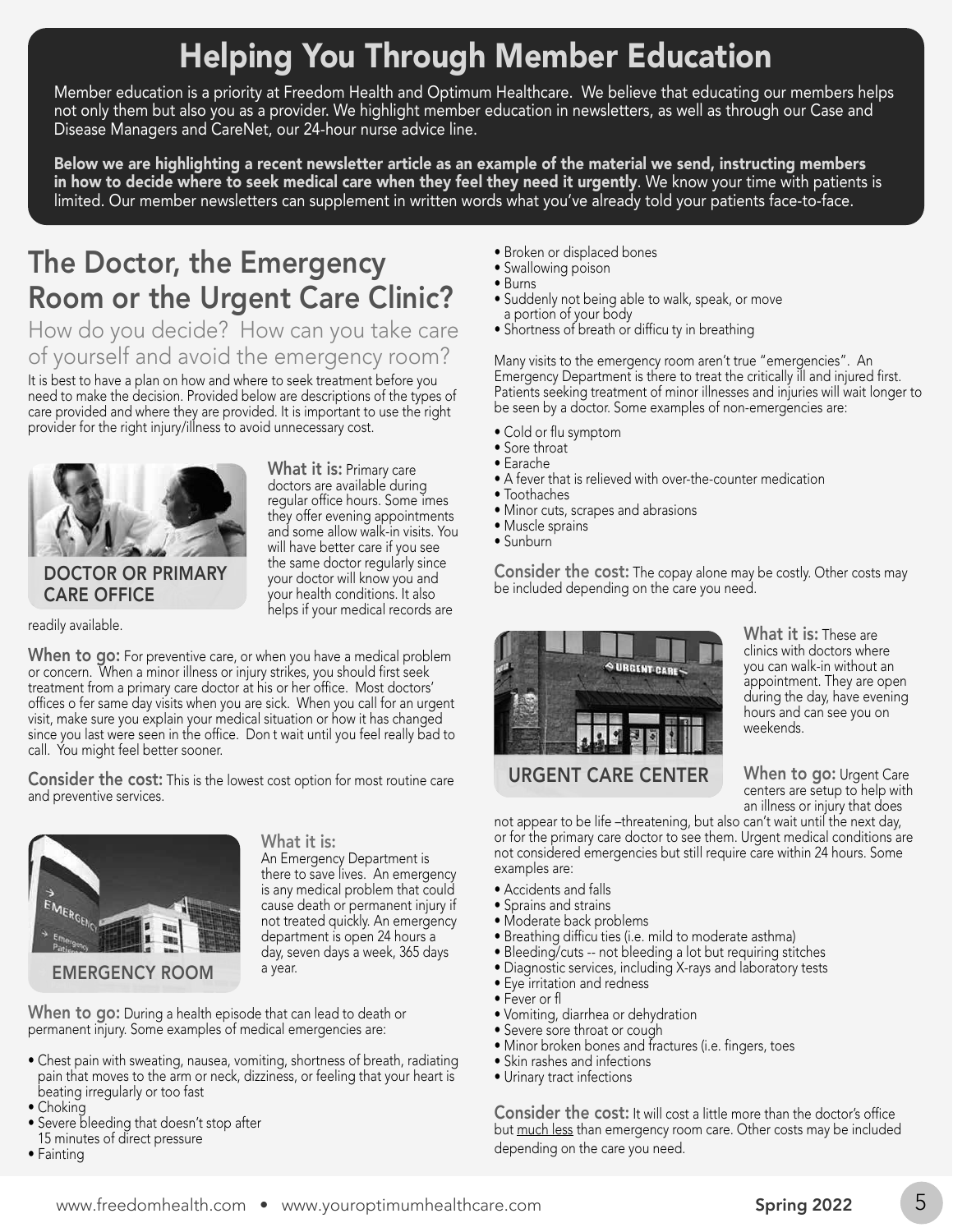## FALL PREVENTION: WHAT HEALTH CARE PROFESSIONALS CAN DO TO HELP

Falls are the most common cause of injury in senior citizens. The CDC website states that,<br>
"each year, millions of older people - those 65 and older - fall. In fact, more than one<br>
out of four older people falls each year "each year, millions of older people - those 65 and older - fall. In fact, more than one doubles your chances of falling again." 1 As providers, you are the first ine of defense to facilitate patients in fall prevention. There are many risk factors for falling and some of them can be modified to help p event these dangerous occurrences.

As you are aware, a patient will be at risk for falling if they have lower body weakness, dizziness or difficu ty with balance. However other things like poor vision, use of certain medications and even foot or shoe problems can also contribute to a patient's fall risk. In addition to physical exams and annual hearing and vision exams, there are some other things to consider:

• A review of the patient's medications is necessary to rule out any drug-drug interactions or drugs that may be more likely to cause falls.

j

- Recommendations such as an exercise program that focuses on balance and stretching as well as a footwear assessment are also beneficial.
- A home safety assessment and suggestions for adaptive aids may also be necessary recommendations.

For elderly patients, fall prevention education is critical. Some strategies for fall prevention to talk to your patients about include:

- Attending a fall prevention program in your area;
- Working on exercises for strength and balance; and
- Changing the environment in their home. This can be very difficu t for your patients. You have to assess their readiness to change much like in smoking cessation and weight loss programs. It is important to discuss and address any barriers to change they may have.

Many elderly patients feel that falling is just part of life when you are older, but there is no reason that anyone has to fall and endure life-changing consequences. The key is prevention and providers are the first ine of defense!

1.) <https://www.cdc.gov/falls/facts.html>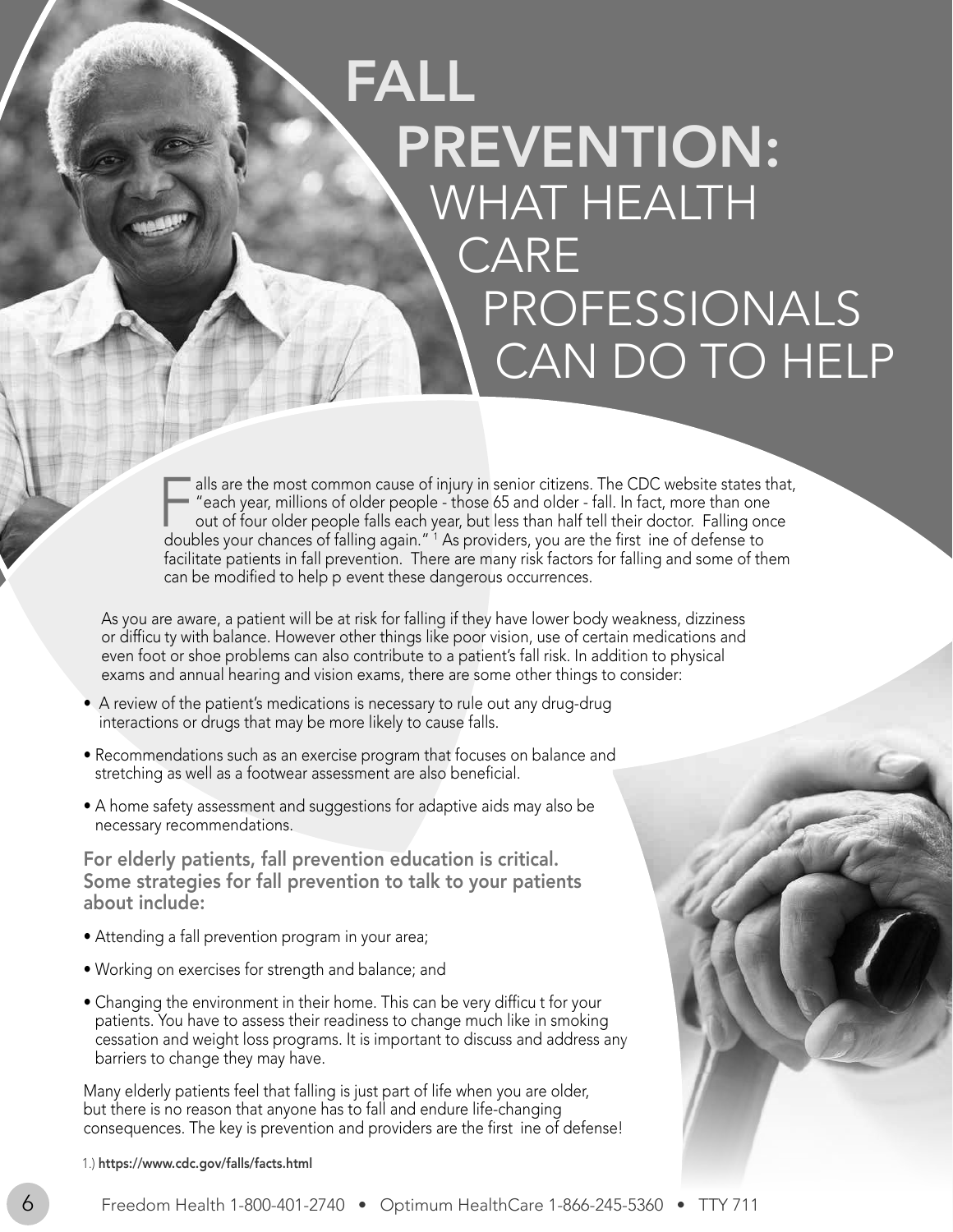

## NURSES PARTNER WITH CASE & DISEASE MANAGEMENT

THE PLAN'S CASE AND<br>DISEASE MANAGERS AN<br>SOCIAL WORKERS can<br>collaborate with you to help provide DISEASE MANAGERS AND SOCIAL WORKERS can each member the services they need to better manage their health or plan of care. Physicians and providers can refer a patient to one of our programs with just a phone call or written referral. Our overall goal is to support the member's success in implementing his or her plan of care. The referral form can be found on the Plan's website or in your Provider Manual.

DISEASE CASE MANAGERS CAN OFFER education and coaching programs for members based on chronic conditions such as Diabetes and Cardiovascular Disease. These programs are built around national evidence-based guidelines. The focus is on preventing complications and/or exacerbations, enhancing self-management and reducing acute episodes.

COMPLEX CASE MANAGERS CAN ASSIST members with urgent or acute events and coordination of services. The goal is to enhance coping and problem-solving capabilities, assist in appropriate self-direction, support proper and timely needed services and reduce readmissions.

#### SOCIAL SERVICES SUPPORT IS

INTEGRATED into our Case and Disease Management program. Our Social Workers work in conjunction with our Nurses in identifying health and community resources which might benefit he member.

#### MEMBERS ENROLLED IN CASE

OR DISEASE MANAGEMENT and their physicians receive ongoing support from Nurses on staff. Members may choose not to participate in the program at any time and it does not affect their benefits.

MANY TIMES, NURSES OR SOCIAL WORKERS WILL NEED to engage the PCP to resolve member concerns or issues. We appreciate providers supporting Member participation in these programs as a collaborative effort to maximize health and wellbeing. The Nurse or Social Worker, along with the member, develop a care plan which they send to the PCP, highlighting mutually agreed upon goals and interventions. They provide updates to the care plan when initiatives change.

Our Nurses and Social Workers also remind members who see Behavioral Health providers to fi l out a Release of Information form, giving those providers permission to share information with the PCP. You can facilitate this process by providing members with a copy of the form, which is in the Beacon Health provider toolkit (*https://providertoolkit. [beaconhealthoptions.com/](https://providertoolkit.beaconhealthoptions.com)*).

Thank you for all you do to help keep the channels of communication open and to provide the best care for our members!

#### Call us toll-free at 1-888-211-9913

from 8:00 a.m. to 4:00 p.m. Monday through Friday.

To access the referral form on the internet visit the Plan website and follow this path:

Providers  $\rightarrow$  Tools and Resources  $\rightarrow$  Case/Disease Management Referral Form

## A *Reminder* About Medical Records Standards

#### All of Our Members Benefit from the Safeguards Established by *Federal and State Guidelines*

The Plan strives to provide the best quality of care to its members and expects all providers who service our members to adhere to stringent Federal and State standards regarding documentation, confiden iality, maintenance and release of medical records, as well as personal health information (PHI).

The Plan's Provider Manual describes the medical record standards required for contracted providers. As a reminder, ALL providers must follow these standards and cooperate with the Plan in activities related.



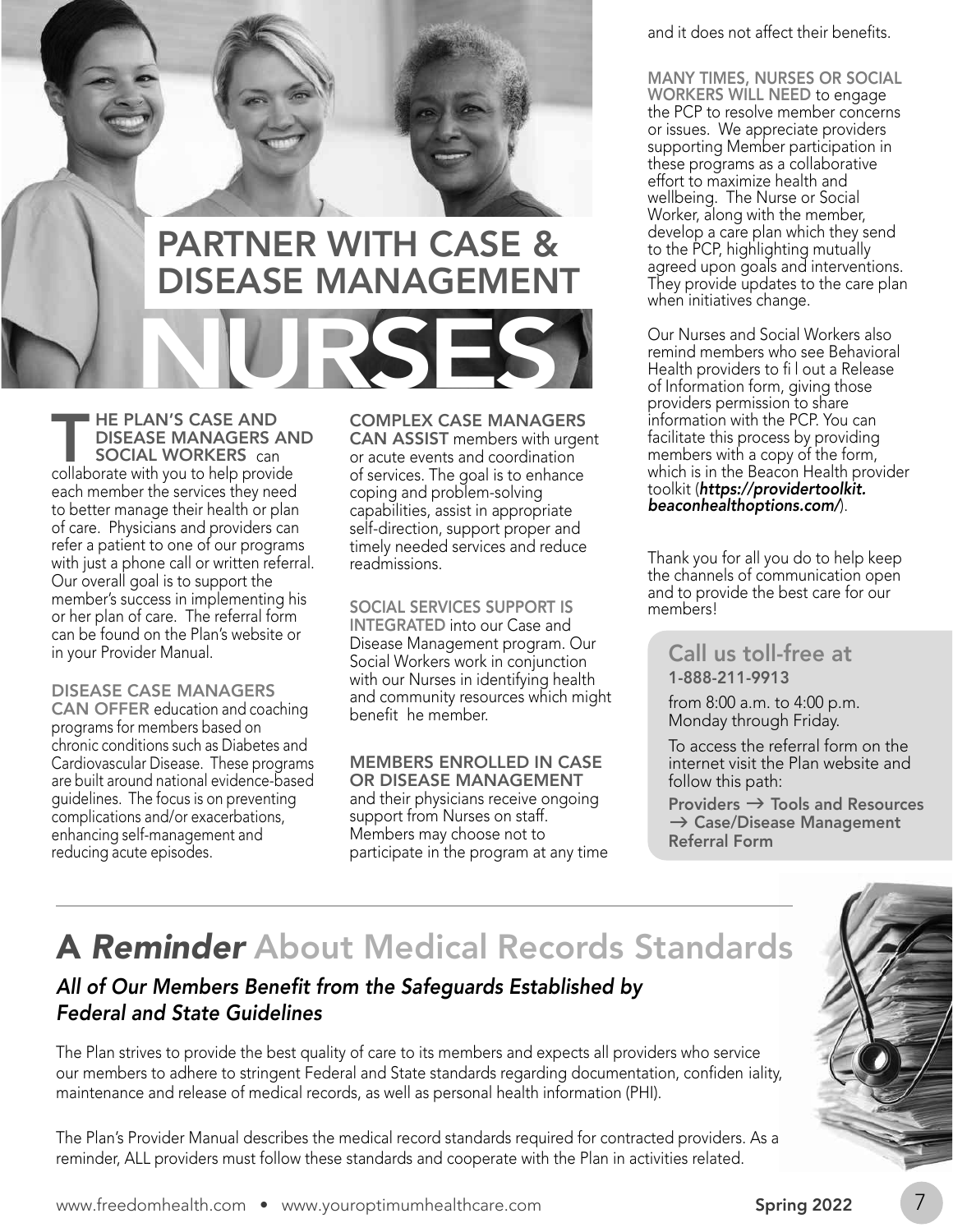### Financial Barriers to Medication **Compliance**



Medication adherence is a key component of the patient's treatment plans. Being able to adhere to a medication regimen involves factors such as financial constraints, he ability to administer the medication, and the patient's understanding of the need for the medication.

It has been well documented that the inability to pay for medications is a common barrier to medication adherence, therefore, understanding your patient's ability to afford his or her medication can be of great benefit when it comes

to prescribing. The promises associated with newer, Brand name medications, need to be carefully considered against established and proven treatment regimens. While the new medication may provide an effective therapy, the inability to afford the co-pay can lead to the patient not fi ling the prescription and ultimately failure of the treatment plan.

The Health Plan has a team of pharmacists and pharmacy technicians ready to assist you in identifying cost-effective medications to treat your patient. They can be reached at 1-888-407-9977 from 8:00 a.m. to 6:00 p.m. Monday through Friday. Case Management and Social Workers are also available to assist the patient in identifying copay assistance programs to help facilitate medication compliance when indicated.

## The Importance of Communication as a Health Care Provider

#### **COMMUNICATION** WITH PATIENTS

An effective doctor-patient relationship is important and can only exist if there is trust and good communication. It is well known that when patients feel they can openly talk to their doctor, they will experience improved health results and overall well-being.

Providers should be prepared for patient visits and encourage them to ask questions. The Health Plan continually reminds members to be prepared for appointments by arriving on time, bringing updated medication lists and asking questions about their health care. However, patients oftentimes feel that they are bothering their provider or that their doctor is too busy to answer questions. While this may be true, it is important to always take the time to talk with your patients. This includes maintaining eye contact and exhibiting good listening skills.

Educate your patients on their health conditions. Teach them which changes in their health condition need to be reported to you and how quickly to call. Your patients should know if their symptoms can be addressed in an offic visit or when emergency treatment may be necessary.

During each visit with a patient, verify their current medication list, including supplements. Ask if the patient is taking all of their medications as directed. It is surprising how many patients stop taking their medications for various reasons. This is especially pertinent when a patient transitions between facilities, has been seen in the ER or by different providers and specialists.

It is also important to review any new lab results and discharge reports. Any changes should be updated in the patient's care plan. Lastly, make sure patients have your contact information before leaving the appointment. They should know when to contact your office if ques ions come up after their visit or how to explain the urgency of their request. Printed patient education material or instructions are also helpful to send home with the patient.

#### COMMUNICATION WITH OTHER PROVIDERS (PCP TO SPECIALISTS):

Successful coordination of care requires open communication with other providers. This involves other PCPs, hospital and ER doctors, and specialists. It could also include Health Plan team members.

When patients transition between facilities or other providers, it is difficu t to ensure continuity of care. By working together as a *provider team*, the patient is more likely to receive the best health care possible.

The Health Plan considers a PCP the medical home and any pertinent changes in the patient's care plan should be communicated and



accessible to PCPs, especially upon post-care transition. This would include any changes in health status, diagnoses, medications, lab or test results, and those noted on a discharge report.

Since a follow-up visit is scheduled with a PCP following a care transition, communication of the patient discharge summary or discharge instructions is necessary to update and to maintain the patient's health care plan, as well as continue meaningful communication with the patient about their health care.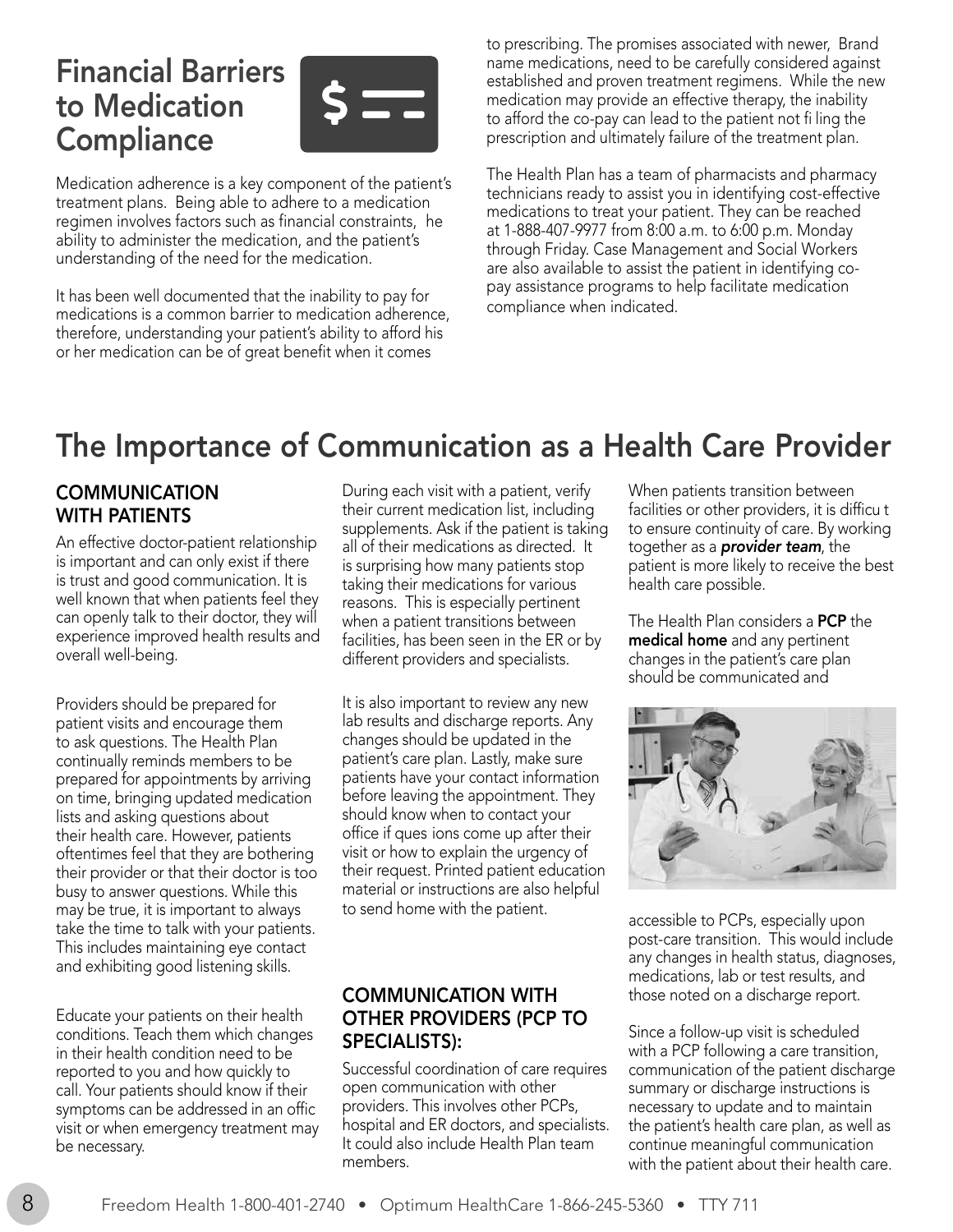## SILENCE IS *NOT*  AN OPTION

## ABUSE, NEGLECT& EXPLOITATION

Elder abuse, neglect or exploitation does not usually end on its own someone must report it! A victim may not reach out for help for various reasons such as shame or fear. As a mandatory reporter, you can take the first step to end he abuse.

#### WHO IS A MANDATORY REPORTER?

Health care providers, including nurses, are mandatory reporters of abuse, neglect or exploitation of the elderly, children and vulnerable adults. According to Florida Department of Children and Families, a vulnerable adult is a person age 18 or older whose ability to perform the normal activities of daily living, and/or to provide for his or her own care or protection, is impaired due to a mental, emotional, sensory, long-term physical, or developmental disability or dysfunction, or brain damage, or due to the infirmi ies of aging.

#### WILL THERE BE ANY CONSEQUENCES?

According to Florida Statute 415.111 under Adult Protective Services, "a person who knowingly and willfully fails to report a case of known or suspected abuse, neglect, or exploitation of a vulnerable adult, or who knowingly and willfully prevents another person from doing so, commits a misdemeanor of the second degree, punishable as provided in s. 775.082 or s. 775.083."

#### WHAT DOES IT LOOK LIKE?

Abuse or neglect is not always easy to spot but there are signs to look out for:

- Trouble Sleeping
- Seems depressed, confused, agitated, violent or withdrawn
- Unexplained bruises, scars or accidents
- Develops sores or other preventable conditions
- Makes concerning statements about caregiver withholding money or medication
- Loses weight for no reason
- Displays signs of trauma

### HOW DO I MAKE A REPORT? Call 1-800-962-2873 or online at: [ReportAbuse.dcf.state.fl.us](https://ReportAbuse.dcf.state.fl.us)

Remember, an investigator wants to speak with the person who observed the abuse, neglect or exploitation firs hand.

*If you suspect it, report it!* 

## Risk Adjustment Provider Education

In a joint effort for quality documentation improvement for risk adjustment, the MRA Department for Freedom Health and Optimum Healthcare works closely with partnering providers to improve both coding and documentation accuracy. We offer a sampled progress note documentation review, providing feedback regarding areas of opportunity identified for imp ovement, along with a tailored Physician-to-Physician MRA education presentation.

Requests for MRA Education can be emailed to [riskadjustment@freedomh.com](mailto:riskadjustment@freedomh.com). We look forward to collaborating with you.

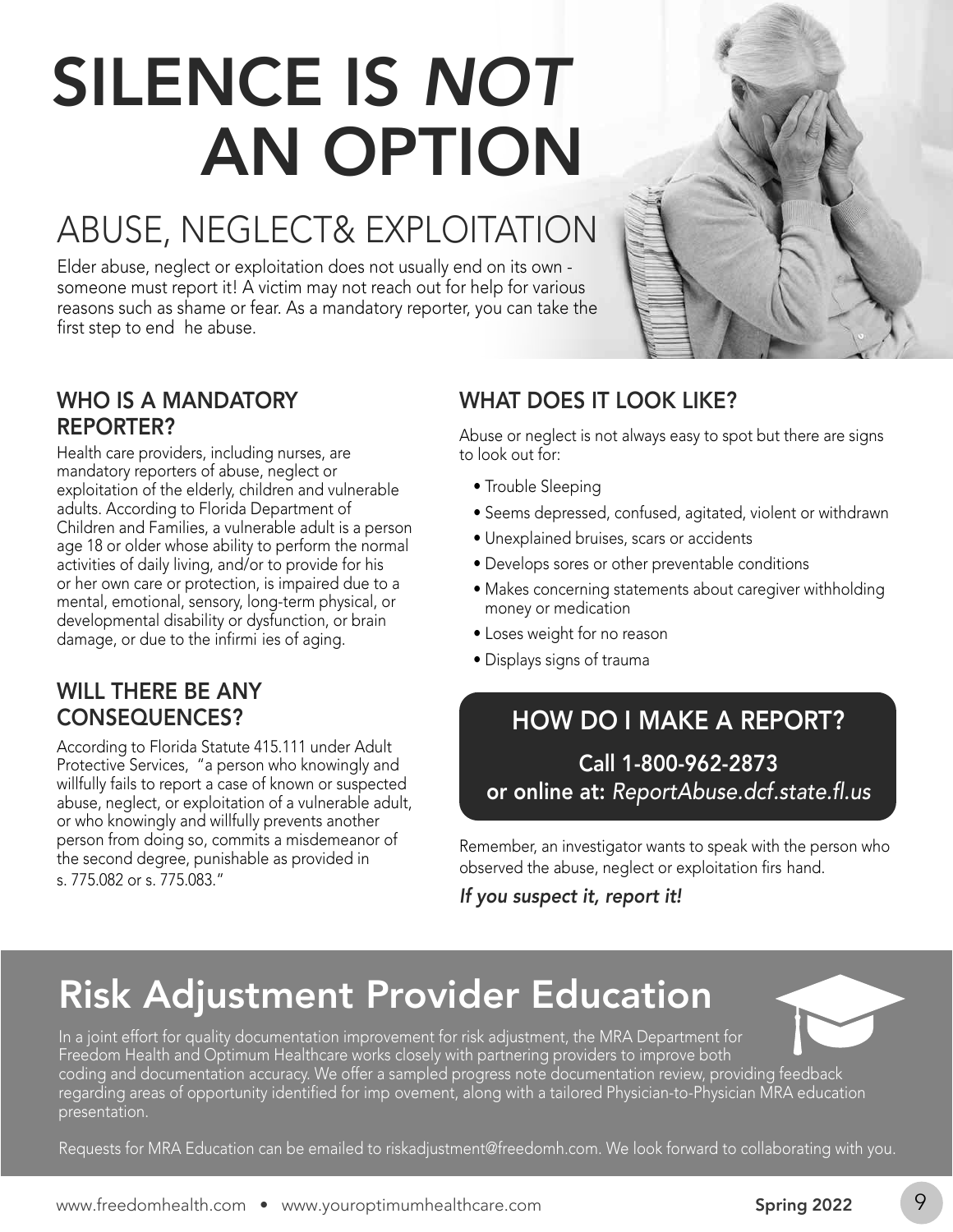## WELCOME HOME: Member Engagement with the Patient-Centered Medical Home



For Primary Care Physicians, the Patient-Centered Medical Home (PCMH) represents a philosophy of providing coordinated, comprehensive care that is patient-centric and team-based. As the American College of Physicians notes, the PCMH "is a care delivery model whereby patient treatment is coordinated through their primary care physician to ensure they receive the necessary care when and where they need it, in a manner they can understand." The Plan embraces this philosophy.

The PCMH philosophy means our members will receive safe, quality care, including services and treatment plans which address their unique health concerns and goals. The PCMH includes medication reconciliation, coaching and education to help members meet these goals.

Additional benefits of he Medical Home model include:

- A reduction in emergency department visits;
- Decreased delays in members seeking treatment;
- Closer management of chronic diseases;
- Improved communication with patients regarding their role in the plan of care.

It is important that members understand how to directly communicate with the PCP's office. They some imes ask the Plan to intercede with the PCP on their behalf, which causes fragmentation and delays in care. Members should have a

copy of the plan of care and know who to call with questions. To maximize the effectiveness of the Medical Home, the PCP office should inform members f om the outset of expectations on both sides.

- Medication review helps members understand the medications they are taking and how they are affected by taking or not taking them.
- A personalized plan of care allows for mutual goal setting and evaluation of progress to goals by the provider and the member.
- Coaching and education focus on the information members need to manage their unique health care needs. Team support such as community resources, Plan social work or case management staff, and family support systems can provide the added connection needed to help members continue to strive to meet their health care goals.

## contact



Provider can contact the Case and Disease Management department to refer members for assistance. Qualified sta f members are available to support members who need extra coaching and support related to their chronic condition or current treatment plan. Referrals can be sent to the department via fax at 1-888-314-0794 or by calling 1-888-211-9913.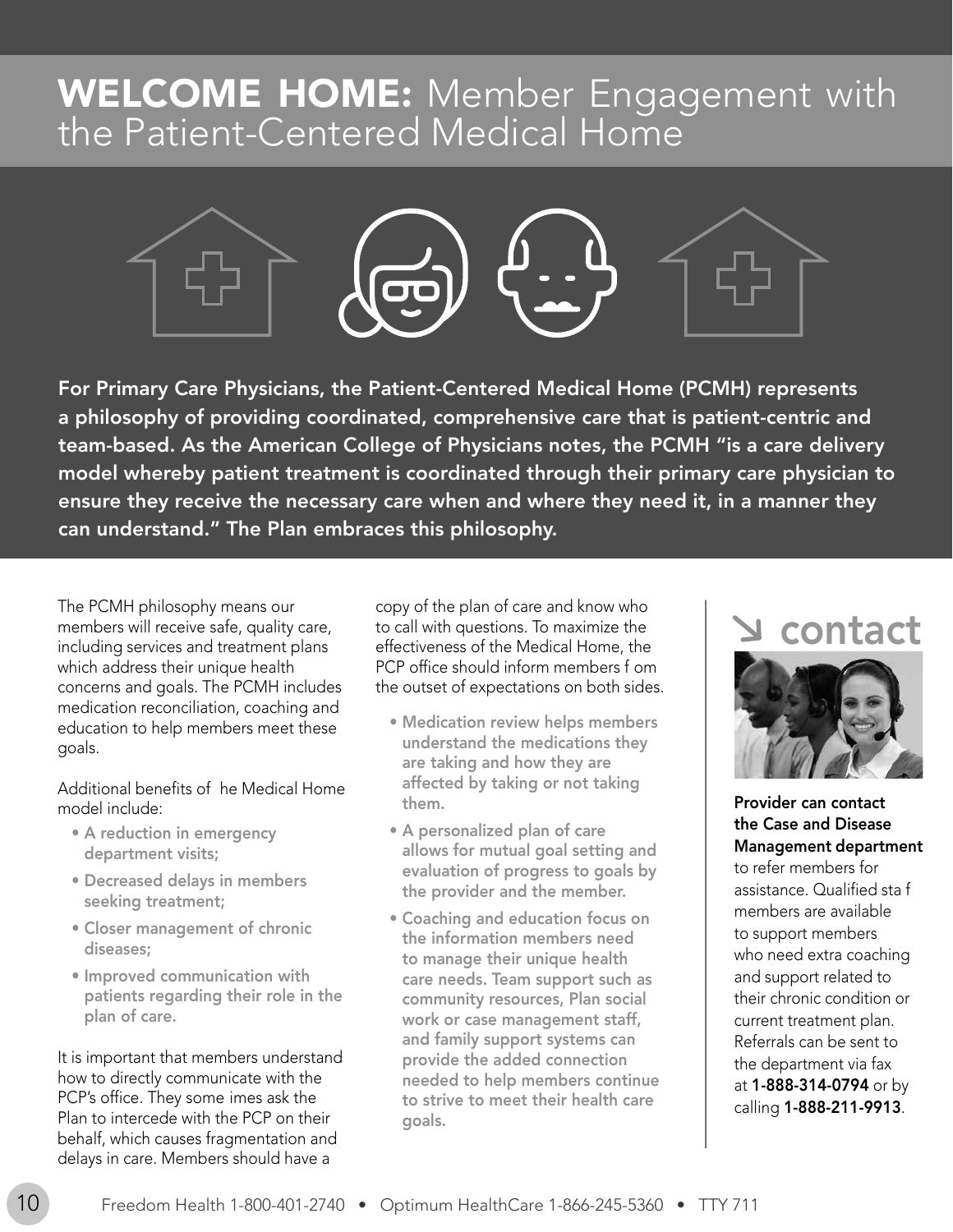#### PROVIDER RELATIONS DEPARTMENT 2022

| $\equiv$<br>Sucu                          | <b>Title</b><br><b>Executive Administrative Assistant</b><br>Director, Network Relations<br>Provider Network Mgr I - Statewide Physician and Hospital Groups<br>Provider Network Mgr I - Statewide Physician and Hospital Groups<br>Network Contract Administrator<br><b>Provider Contract Specialist I</b><br>Network Data Spec Ld<br>Network Directory Spec Sr<br>Network Directory Spec Sr<br>Network Directory Spec Sr<br>Network Directory Spec Sr<br>Manager I, Claims<br>Provider Pay Reconsider Analyst I<br>Provider Pay Reconsider Analyst I<br>Provider Pay Reconsider Analyst I<br>Provider Pay Reconsider Analyst I<br>Provider Pay Reconsider Analyst I<br>Provider Pay Reconsider Analyst I<br>Project Manager, Sr.<br>Project Administrator<br>Grievance/Appeals Rep III<br>Grievance/Appeals Rep II<br>Grievance/Appeals Rep I<br>Grievance/Appeals Rep I                                                                                                                                                 | <b>Name</b><br><b>Tammy Taylor</b><br>Adrian Goluch<br>Ileana Escobosa<br>Ken England<br>Michelle Woodard<br><b>Lindsey Gavin</b><br><b>Bhoshile Mangru</b><br>Shawn Khurana<br>Arielle Lyles<br>Alexis Bissen<br>Wil Reyes<br>Jacqueline Glymph - Anderson<br>Julissa P De La Cruz<br>Susie Heffner<br>Teela Barr<br>Ailicec Cabrera<br>Lakelia Tookes<br>Jose Garcia<br>Marcos Vazquez<br>Marion Policarpio<br>Ebony Baker<br>Johanna Arroyo<br>Anthony Mckenzie<br><b>Delticeer Williams</b> | Office Number Ext E-mail<br>$(813) 506 - 6000$<br>$(813) 506 - 6000$<br>$(813) 506 - 6000$<br>$(813) 506 - 6000$<br>$(813) 506 - 6000$<br>$(813) 506 - 6000$<br>$(813) 506 - 6000$<br>$(813)506-6000$<br>$(813)506-6000$<br>$(813)506-6000$<br>$(813)506-6000$<br>$(813)506-6000$<br>$(813)506-6000$<br>$(813)506-6000$<br>$(813)506-6000$<br>$(813)506-6000$<br>$(813)506-6000$<br>$(813)506-6000$<br>$(813)506-6000$<br>$(813)506-6000$<br>$(813) 506 - 6000$<br>$(813) 506 - 6000$<br>$(813) 506 - 6000$<br>$(813) 506 - 6000$<br>(813) 506-6000<br>(813) 506-6000 | 11377 tetaylor@freedomh.com<br>11354 agoluch@freedomh.com<br>11953<br>iescobosa@freedomh.com<br>11713 kengland@freedomh.com<br>Mwoodard@freedomh.com<br>11256<br>11783 logavin@freedomh.com<br>11117 bmangru@freedomh.com<br>11187 skhurana@freedomh.com<br>19189 Alyles@freedomh.com<br>19169 abissen@freedomh.com<br>19191 Wreyes@freedomh.com<br>11085 janderson@freedomh.com<br>11087 jpdlacruz@freedomh.com<br>11329 sheffner@freedomh.com<br>11355 tbarr@freedomh.com<br>11294 acabrera@freedomh.com<br>19182 Itookes@freedomh.com<br>11467 jgarcia02@freedomh.com<br>11044 mvazquez@freedomh.com<br>11975 mpolicarpio@freedomh.com<br>11191 ebaker@freedomh.com<br>11513 jarroyo@freedomh.com<br>11036 amckenzie@freedomh.com<br>11969 ddwilliams@freedomh.com |
|-------------------------------------------|----------------------------------------------------------------------------------------------------------------------------------------------------------------------------------------------------------------------------------------------------------------------------------------------------------------------------------------------------------------------------------------------------------------------------------------------------------------------------------------------------------------------------------------------------------------------------------------------------------------------------------------------------------------------------------------------------------------------------------------------------------------------------------------------------------------------------------------------------------------------------------------------------------------------------------------------------------------------------------------------------------------------------|-------------------------------------------------------------------------------------------------------------------------------------------------------------------------------------------------------------------------------------------------------------------------------------------------------------------------------------------------------------------------------------------------------------------------------------------------------------------------------------------------|-----------------------------------------------------------------------------------------------------------------------------------------------------------------------------------------------------------------------------------------------------------------------------------------------------------------------------------------------------------------------------------------------------------------------------------------------------------------------------------------------------------------------------------------------------------------------|-----------------------------------------------------------------------------------------------------------------------------------------------------------------------------------------------------------------------------------------------------------------------------------------------------------------------------------------------------------------------------------------------------------------------------------------------------------------------------------------------------------------------------------------------------------------------------------------------------------------------------------------------------------------------------------------------------------------------------------------------------------------------|
| <b>Ancillary</b>                          | Title<br>Director, Network Relations<br>Provider Network Manager II - Home Health<br>Provider Network Manager II - DME/O&P (Team lead)<br>Provider Network Manager II - SNF<br>Provider Contract Specialist II - In House<br>Manager II, Provider Network Mgmt/Relations - Gym, Vision, Lab, Dental, Hearing, Trans, Chiro, Podiatry, BH<br>Network Management Rep, Sr. - Vision, Dental, Hearing, Transportation, Chiro, Podiatry<br>Network Management Rep - Gym, Vision, Lab, Dental, Hearing, Trans, Chiro, Podiatry<br>Provider Network Manager II - Behavioral Health<br>Provider Network Manager I - DME<br>Manager II, Provider Network Mamt/Relations - Ancillary Contracting: Dialysis, DME, IV Infusion, Out Pt. Therapy,<br>Orthotics/Prosthetics, Urgent Care<br>Provider Network Manager I - IV Infusion, Urgent Care<br>Provider Network Manager I - Orthotics/Prosthetics<br>Provider Network Manager I - DME<br>Provider Network Manager I - Dialysis<br>Provider Network Manager I - Out Patient Therapy | Name<br>Ken Hacek<br><b>Elizabeth Davis</b><br>Maureen Shillingford<br>Melanie Paulk<br>Kailee Hamilton<br>Nick Patel<br>Debbie Nix<br>Kenneth Daniels<br>Alba Rivera<br>Maureen Shillingford<br>Sheila Peglow<br>Fatemeh Sanchez<br>Mary C. Young<br>Amit Bhatt<br>Marquessa Jefferson<br>Peter Vega                                                                                                                                                                                           | Office Number Ext E-mail<br>$(813) 506 - 6000$<br>(813) 506-6000<br>$(813) 506 - 6000$<br>(813) 506-6000<br>(813) 506-6000<br>(813) 506-6104<br>(813) 506-6000<br>(813) 506-6000<br>(813) 506-6000<br>$(813) 506 - 6000$<br>$(813) 506 - 6000$<br>$(813) 506 - 6000$<br>(813) 506-6000<br>(813) 506-6000<br>$(813) 506 - 6000$<br>$(813) 506 - 6000$<br><u>(813) 506-6000</u>                                                                                                                                                                                         | 11037 khacek@freedomh.com<br>19321<br>Edavis@freedomh.com<br>11913 mshillingford@freedomh.com<br>11181<br>mpaulk@freedomh.com<br>19455 Khamilton@freedomh.com<br>11158 npatel@freedomh.com<br>11949 dnix@freedomh.com<br>11417<br>kdaniels@freedomh.com<br>11958 acrivera@freedomh.com<br>mshillingford@freedomh.com<br>11913<br>11060<br>speglow@freedomh.com<br>11553<br>fsanchez@freedomh.com<br>11456 mcyoung@freedomh.com<br>11486 abhatt@freedomh.com<br>11419 mjefferson@freedomh.com<br>11542 Pvega@freedomh.com                                                                                                                                                                                                                                              |
| Florida<br>5                              | <b>Title</b><br>Director, Network Relations<br>Network Development Analyst Lead<br>Provider Network Manager II - PCPs in Hills County<br>Provider Network Manager II - PCPs in Pasco County<br>Provider Network Manager II - PCPs in Polk County<br>Provider Network Manager II - PCPs in Pinellas County<br>Provider Network Manager II - Specialists in Hills and Polk Counties<br>Provider Network Manager II - Specialists in Pinellas and Pasco Counties<br>Provider Contract Specialist Sr.<br>Provider Contract Specialist I<br>Provider Contract Specialist<br>Director, Network Relations - West Coast Region<br>Provider Network Manager I - Specialists for Citrus/Hernando<br>Provider Network Manager II - PCPs for Citurs/Hernando<br>Provider Contract Specialist I - In House                                                                                                                                                                                                                              | Name<br>Lisa Myers<br>Linda Cornell<br>Raquel Rosa<br>Jennifer Beaton<br>Aubrette Johnson<br><b>Travis Nipper</b><br><b>Ted Esteves</b><br>Harshit Patel<br>Dennis Samuels<br>Harshida Patel<br>Tara Fisher<br>Lisa Myers<br>Tara Fisher<br><b>Kristen Doherty</b><br>Lauriet Marquina                                                                                                                                                                                                          | Office Number Ext<br>(813) 506-6000<br>(813) 506-6000<br>(813) 506-6000<br>(813) 506-6000<br>(813) 506-6000<br>$(813) 506 - 6000$<br>$(813) 506 - 6000$<br>(813) 506-6000<br>(813) 506-6000<br>$(813) 506 - 6000$<br>(813) 506-6000<br>$(813) 506 - 6000$<br>(813) 506-6000<br>$(813) 506 - 6000$<br>(813) 506-6000                                                                                                                                                                                                                                                   | $E-mail$<br>11110 Imyers@freedomh.com<br>11104 Icornell@freedomh.com<br>11265 rrosa@freedomh.com<br>11272 jbeaton@freedomh.com<br>11043<br>ajohnson@freedomh.com<br>11959 tjnipper@freedomh.com<br>11716 testeves@freedomh.com<br>11464 hpatel01@freedomh.com<br>11858 dsamuels@freedomh.com<br>19190 hpatel@freedomh.com<br>11465 tfisher@freedomh.com<br>22051 Imyers@freedomh.com<br>11465 tfisher@freedomh.com<br>22060 kdoherty@freedomh.com<br>22052 Imarquina@freedomh.com                                                                                                                                                                                                                                                                                     |
|                                           | <b>Title</b><br>Manager II, Provider Network Mgmt/Relations - Gulf Coast Region<br>Provider Network Manager I - PCPs for Manatee County<br>Provider Network Manager I - PCPs for Sarasota County<br>Provider Network Manager I - PCPs for Charlotte, Le<br>Provider Network Manager 1 - Specialists for Manatee and Sarasota Counties<br>Provider Network Manager 1 - PCPs for Charlotte, Lee, and Collier Counties<br>Provider Network Manager 1 - Specialists for Collier, Lee and Charlotte<br><b>Title</b>                                                                                                                                                                                                                                                                                                                                                                                                                                                                                                             | <b>Name</b><br>Debra Howard<br>Kyle Bryant<br>Latiesha Nevils<br>Amber Skulina<br>Caitlin Riley<br>Amber Skulina<br>Mike Munzert<br>Name                                                                                                                                                                                                                                                                                                                                                        | Office Number Ext E-mail<br>(813) 506-6000<br>(813) 506-6000<br>(813) 506-6000<br>(813) 506-6000<br>(813) 506-6000<br>(813) 506-6000<br>(813) 506-6000<br>Office Number                                                                                                                                                                                                                                                                                                                                                                                               | 22161 dehoward@freedomh.com<br>22165 kbryant@freedomh.com<br>lnevils@freedomh.com<br>askulina@freedomh.com<br>22168<br>N/A<br>22162<br>criley@freedomh.com<br>askulina@freedomh.com<br>N/A<br>N/A<br>mmunzert@freedomh.com<br>Ext<br>E-mail                                                                                                                                                                                                                                                                                                                                                                                                                                                                                                                           |
| $\overline{\phantom{a}}$<br>lorid<br>East | Director Network Management - East & Central Florida Region<br>Manager II Provider Network Management/Relations - Lake, Marion & Sumter Counties<br>Provider Network Manager I - Specialists in Marion County<br>Provider Contract Specialist I<br>Provider Network Manager I- PCP's in Lake & Sumter Counties<br>Provider Network Manager I- PCP's Marion County<br>Provider Network Manager I- Specialists in Lake & Sumter Counties<br>Provider Network Manager I- PCP's in Lake, Marion & Sumter Counties<br>Provider Contract Specialist I                                                                                                                                                                                                                                                                                                                                                                                                                                                                            | Michelle Molina<br>Patty Carrow<br>Cheryl Haley<br>Nicholas Belen<br>Caitlin Mercado<br>Rochelle Randall<br>Shannon Bethea<br>Racheal Larramore<br>Julneh Hernandez                                                                                                                                                                                                                                                                                                                             | (407) 965-2684<br>(352) 586-9838<br>$(352)$ 237-2351<br>(407) 965-2684<br>(407) 965-2684<br>(352) 237-2351<br>(352) 857-6739<br>(352) 237-2351<br>(352) 237-2351                                                                                                                                                                                                                                                                                                                                                                                                      | 22108<br>mmolina@freedomh.com<br>N/A<br>pcarrow@freedomh.com<br>22006<br>chaley@freedomh.com<br>22118 nbelen@freedomh.com<br>22111<br>cmercado@freedomh.com<br>22007 rrandall@freedomh.com<br>N/A<br>sbethea@freedomh.com<br>22005 rlarramore@freedomh.com<br>22008<br>hernandezj@freedomh.com                                                                                                                                                                                                                                                                                                                                                                                                                                                                        |
| Central                                   | <b>Title</b><br>Director Network Management - East & Central Florida Region<br>Network Development Analyst Ld- HEDIS/PCPs - Central Florida Region<br>Provider Contract Specialist<br>Provider Network Mgr I - PCP/Complete Health IPA/ Specialists - Brevard and Volusia Counties<br>Provider Network Mgr 1 - Specialists - Orange and Seminole Counties<br>Provider Network Mgr 1 - PCPs Brevard County<br>Provider Network Mgr 1 - PCPs Brevard County<br>Provider Network Mgr 1 - PCPs and Specialists for Osceola County<br>Provider Network Mgr I - PCPs - Seminole and Volusia Counties<br>Provider Network Mgr I - PCPs - Volusia County                                                                                                                                                                                                                                                                                                                                                                           | Name<br>Michelle Molina<br>Dawn Smith<br>Nidia Viloria<br>Jennifer Solano Lucas<br>Juanita DeJesus<br><b>Phyllis Gold</b><br>Suhelie Rodriguez<br>Laude Rodriguez<br>Oscar Iturrizaga                                                                                                                                                                                                                                                                                                           | Office Number<br>(407) 965-2684<br>(407) 965-2684<br>(407) 965-2684<br>(407) 965-2684<br>(407) 965-2684<br>(407) 965-2684<br>(407) 965-2684<br>$(407)$ 965-2684<br>(407) 965-2684<br>(407) 965-2684                                                                                                                                                                                                                                                                                                                                                                   | Ext<br>E-mail<br>22108 mmolina@freedomh.com<br>22114 drsmith@freedomh.com<br>22109<br>nviloria@freedomh.com<br>22117 jslucas@freedomh.com<br>22107 Jdejesus@freedomh.com<br>22116 pgold@freedomh.com<br>22106 Rodriguezs@freedomh.com<br>22110 Imrodriguez@freedomh.com<br>11713 oiturrizaga@freedomh.com<br>19121 ekingsley@freedomh.com                                                                                                                                                                                                                                                                                                                                                                                                                             |
| <b>brida</b><br>-                         | Provider Network Mgr I - Specialist - Brevard, Seminole and Volusia Counties<br>Title<br>Director, Network Relations<br>Provider Contract Specialst I<br>Provider Network Mgr I - PCPs for Palm Beach<br>Provider Network Mgr I - PCPs for Broward County<br>Provider Network Mgr I - Specialists for Dade, Broward, Palm Beach, Martin, Indian River, St. Lucie<br>Title<br>Provider Network Manager Sr. - St Lucie, Indian River, Martin County                                                                                                                                                                                                                                                                                                                                                                                                                                                                                                                                                                          | Eric Kingsley<br>Name<br><b>Adrian Goluch</b><br>Angel Gonzalez<br>Mercedes Ortega<br>Christian Sirven<br><b>Yvette Mills</b><br>Name<br><b>Belkys Vargas</b>                                                                                                                                                                                                                                                                                                                                   | <b>Office Number</b><br>(813) 506-6000<br>(813) 506-6000<br>(813) 422-8468<br>(813) 399-0131<br>(813) 347-7522<br>Office Number Ext<br>(561) 880-7712                                                                                                                                                                                                                                                                                                                                                                                                                 | Ext<br>E-mail<br>11354 agoluch@freedomh.com<br>11496<br>agonzalez@freedomh.com<br>Mortega@freedomh.com<br>CSirven@freedomh.com<br>N/A<br>N/A<br>Ymills@freedomh.com<br>E-mail<br>bvargas@freedomh.com<br>N/A                                                                                                                                                                                                                                                                                                                                                                                                                                                                                                                                                          |
|                                           |                                                                                                                                                                                                                                                                                                                                                                                                                                                                                                                                                                                                                                                                                                                                                                                                                                                                                                                                                                                                                            |                                                                                                                                                                                                                                                                                                                                                                                                                                                                                                 |                                                                                                                                                                                                                                                                                                                                                                                                                                                                                                                                                                       |                                                                                                                                                                                                                                                                                                                                                                                                                                                                                                                                                                                                                                                                                                                                                                       |